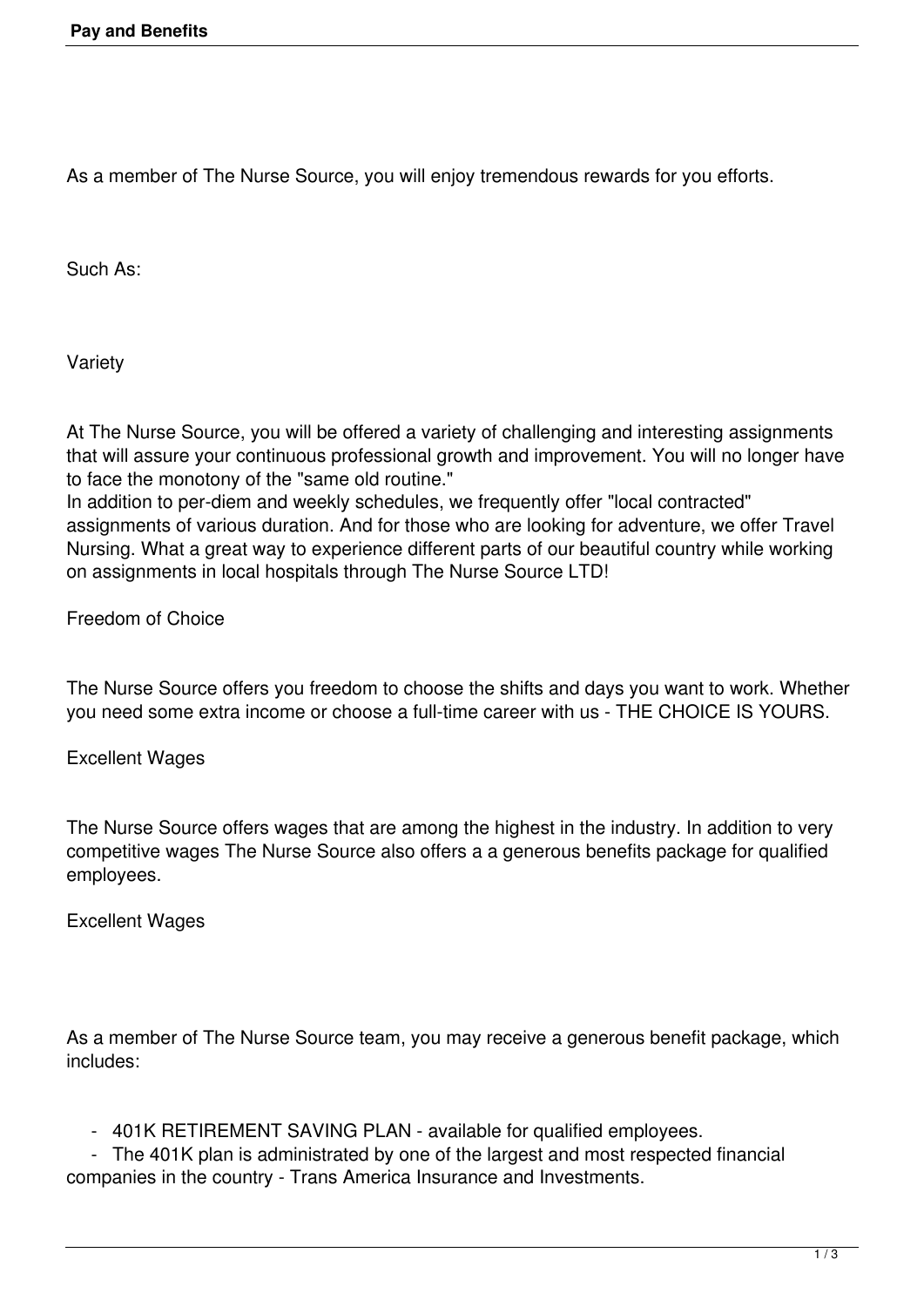- Your contributions are made on pre-tax basis (which gives you additional tax savings) and are totally portable.

 - In addition to your contributions, The Nurse Source may provide matching contributions for employees who complete 1,000 hours of service within that year. You must be an active employee in good standing as of December 31 to receive company-matching contributions. Please know there is no obligation to join this plan.

Health Insurance

Every full-time employee of The Nurse Source is eligible for company sponsored health insurance coverage after a 90-day probation period. To obtain full-time employee status, you must consistently maintain 36-hours of availability, while working with no major restrictions regarding what hospitals you are willing to work at during this time. It is the full-time employee's responsibility to maintain this status.

Round the Clock Support

The Nurse Source's administrative support staff is always on duty for our clients as well as our employees. Twenty-four hours a day, seven days a week, we are ready to help you with any work related issues.

Annual \$1,000 Bonus

Every nurse who has worked 1,000 hours within a year (January 1 - December 31) will receive a bonus of \$1,000. Please note, you must be an active employee maintaining your work schedule as of December 31, and all your credentials must be current to receive this bonus.

## Referral Bonus

For every nurse you refer to The Nurse Source, you will receive a \$300 bonus as soon as the nurse completes the first 10 assignments. Please note, only active employees receive referral bonus.

Monthly Contests and Bonuses

We strongly believe in the motivation and positive attitude of every member of our team. That's why along with excellent pay and continued support, we offer a number of additional incentives in the form of monthly contests and bonuses.